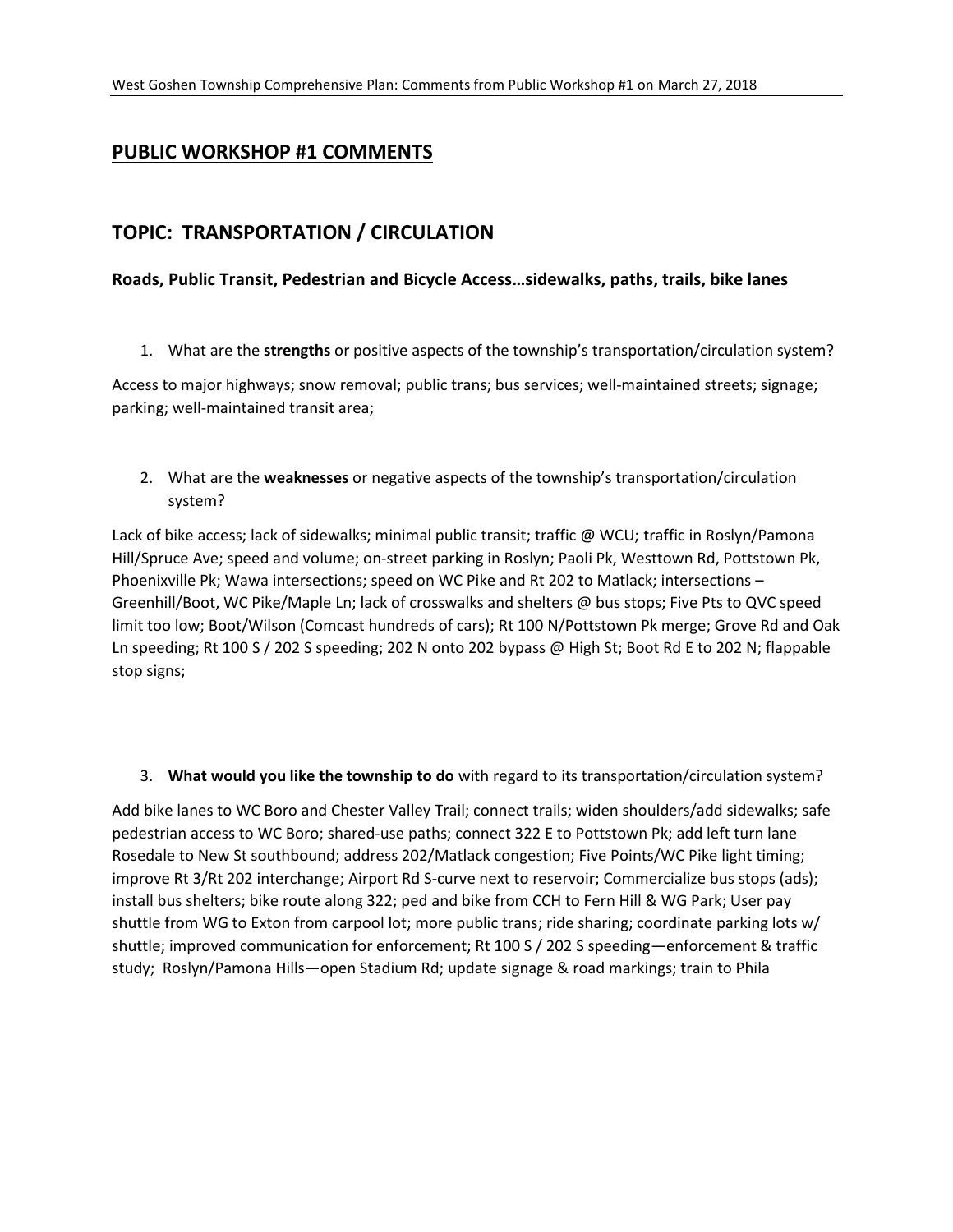## **TOPIC: ENVIRONMENT**

### **Woodlands, Water, Floodplains, Wetlands, Slopes, Habitat (Open space areas are included in the Land Use and Housing topic)**

1. What are the **strengths** or positive aspects of the township's environmental resources and efforts to protect them?

Jerrehian open space; good planning/awareness; stormwater plan; Open space in Twp parks; ordinances prevent erosion/runoff from neighboring properties; woodlands off Spruce Ave for walking; natural resource ordinances—well-regulated and defined; ordinance requires native vegetation @ detention basins; lots of trees

2. What are the **weaknesses** or negative aspects of the township's environmental resources and efforts to protect them?

Runoff, pesticides, noxious chemicals; noise pollution/traffic; sewer plant odor; road litter; Plum Run no longer has constant flow; too many Canadian geese; too few trees in some areas; too may invasives; too little attention to good natural landscaping in developments; deer; riparian buffers (lack of?); drinking water quality; no storm sewers in N. Hill, N Penn, S Penn, W Penn, E Penn neighborhoods; unsightly tree pruning along rds; native plants not required for developments (?); few remaining resources, natural areas;

#### 3. **What would you like the township to do** with regard to environmental resource protection?

Save Jerrehian for OS (160 acres not enough); do not pave hiking/biking paths – adds to impervious cover; volunteer clean-up days for road litter; partner with scouts for road clean-up; creative deer and pest mgt; inventory of trees, native plants and animals; educate public on wetland regulation; what is cost of runoff tax; protect aquifer; Windsor Dr well contamination (fecal); Aqua rep to address quality; do not remove old trees; cultivate habitats, old trees; protect floodplains, wetlands; require native plants for development; educate public on resource preservation; acknowledge Earth Day sponsor/organize resident involvement; access to fishing stream; keep streams clean; better protection of resources; stream buffers; restore areas to improve habitat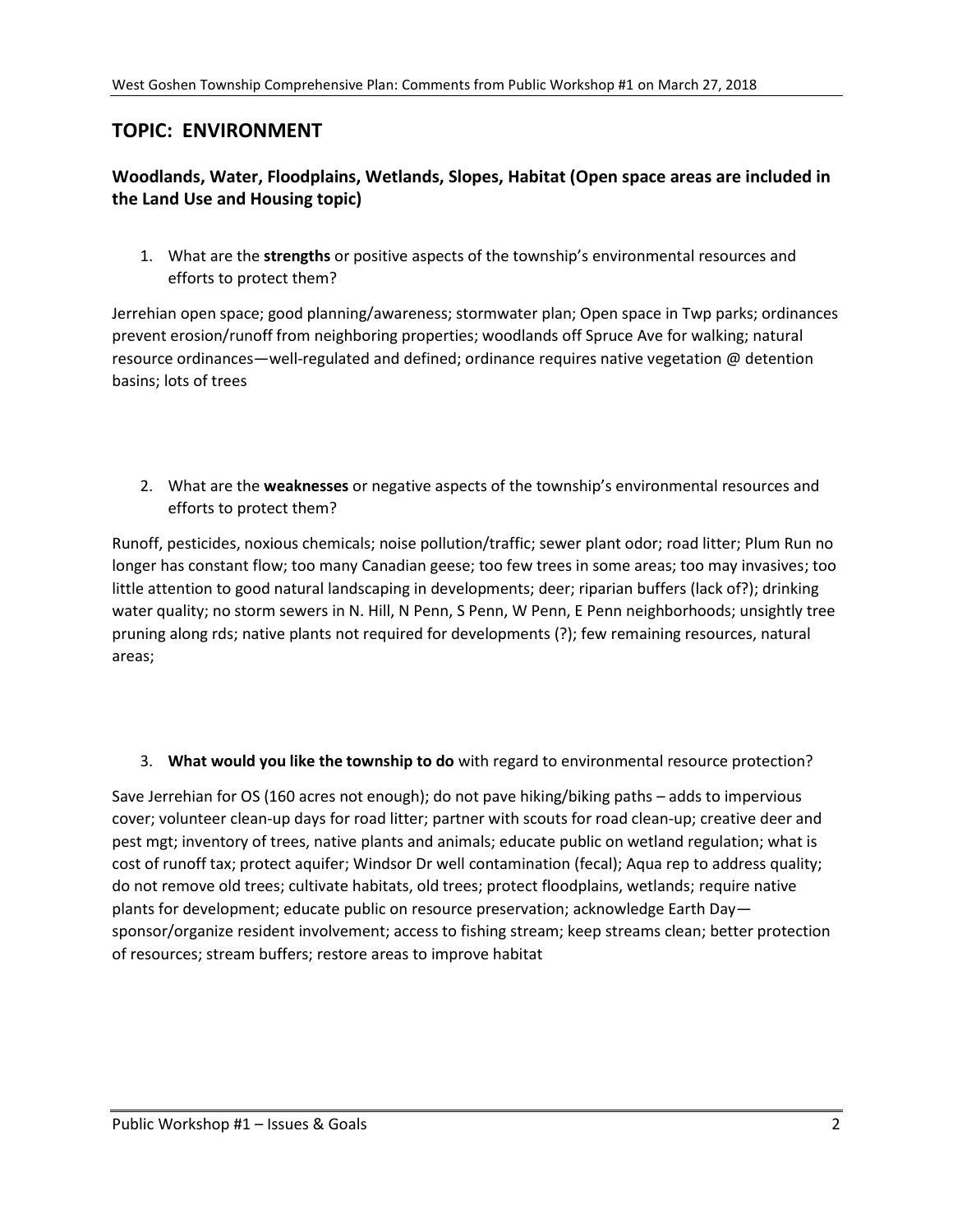## **TOPIC: HISTORIC RESOURCE PROTECTION**

#### **Historic Buildings, Structures, Objects, Sites, and Districts/Areas**

1. What are the **strengths** or positive aspects of the township's historic resources and efforts to protect them?

Twp has a historical commission & preservation committee; historic cemeteries with important people; Boyd House; Jerrehian Mansion; Lenape engraved rock; underground railroad in house…maybe more…Grove btwn Sunset Hollow & Netherfield; Grove/Ashbrooke massive old tree

2. What are the **weaknesses** or negative aspects of the township's historic resources and efforts to protect them?

Lack of knowledge of historic resources; no inventory; no identification of resources/markers; no vehicles to preserve historic resources; ordinance to preserve historic res; Have Flagg Field designated?; Is WC reservoir properly named (who owned the farm?); upkeep of Rolling Green Cemetery;

#### 3. **What would you like the township to do** with regard to historic resource protection?

Add historic markers/signage; protect historic resources; events to commemorate history in the area; lectures; encourage research of existing homes by homeowners; seek grants/funding for research and to offset preservation costs; get historical buildings/conservation easements; historic street map; keep building and writing the history; planning commission and historical commission work together; prioritize historical buildings and land; offer tax incentives and other encouragement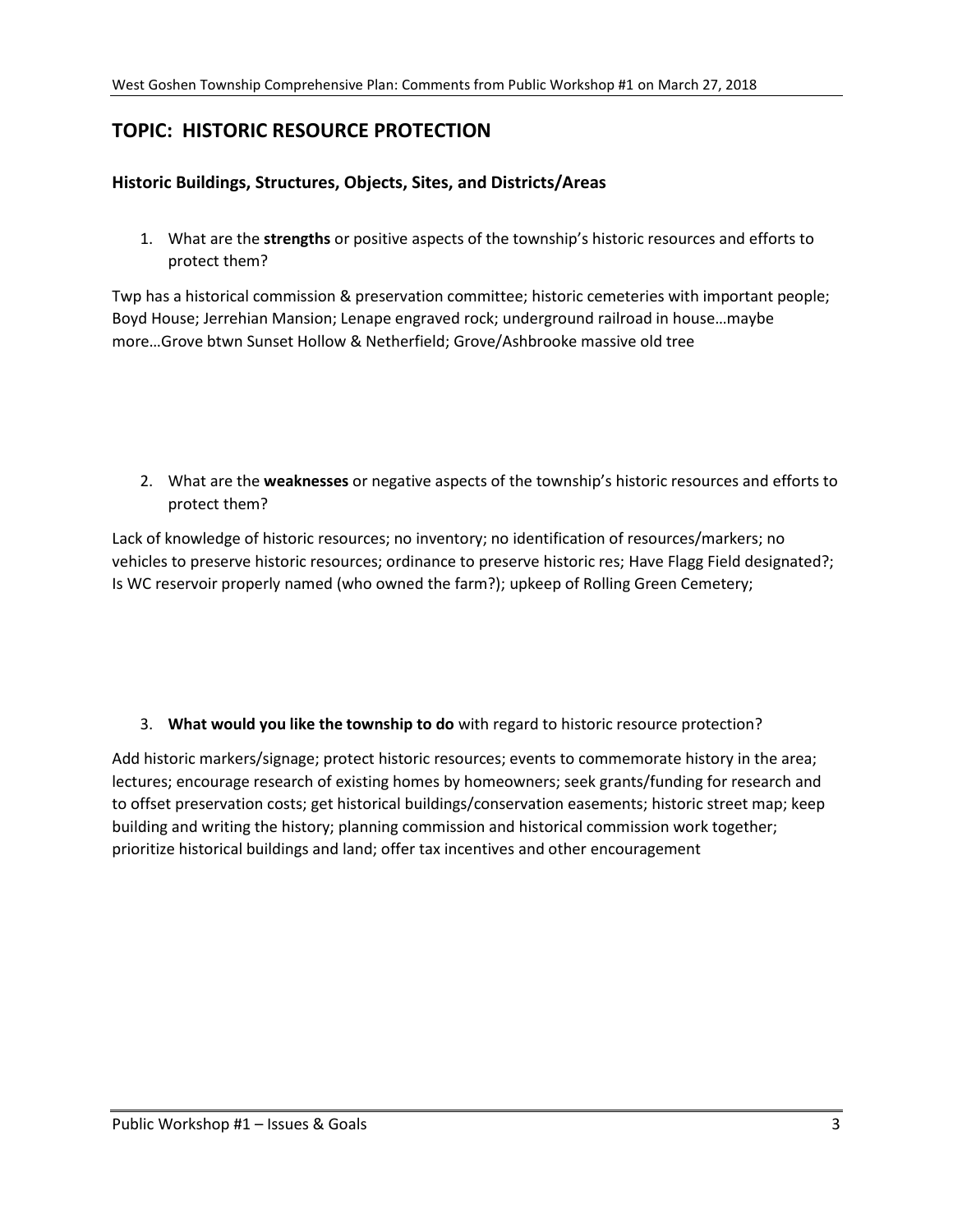# **TOPIC: COMMUNITY FACILITIES & UTILITIES**

#### **Parks and Recreation, Emergency Services, Municipal Services, Schools, Sewer and Water**

1. What are the **strengths** or positive aspects of the township's community facilities and utilities?

Good park system; excellent emergency services; good 411alert system; good snow removal, trash and yard waste removal, recycling of cardboard; twp staff friendly and helpful; repairs to sewer plant; activities offered by parks & rec; playground and programs at WG Comm Park; free concerts, trips; excellent schools; communication of trash changes, etc.;

2. What are the **weaknesses** or negative aspects of the township's community facilities and utilities?

More diversity of personnel/boards/committees; bollard ordinance in parking lots (for pedestrian safety?); not enough parking for summer music program; sewer system needs improvement, especially for downstream; flooding; water quality; sewer plant update; lack advertising of police collection site for medicines; illegal parking in fire lanes at shopping ctr; some area lack public water; water pressure is low; not enough restrooms in parks; not enough natural parks

3. **What would you like the township to do** with regard to its community facilities and utilities?

Use reservoir for recreation; get status of last year's water quality inspections; provide lights at courts for evening play; pay for use (of courts?); open school facilities for community use; electronic payments and automatic billing; use molasses for snow removal; more diverse police force and fire dept; commit to renewable energy; plant more trees in parks; shuffleboard, horseshoes; clubs for activities like E Goshen; no budget cuts for emergency svcs; more money for police; fundraiser for emergency svcs; long- and short-term capital investment plan; alternative energy—solar,wind, etc; Good Neighbor Day bring neighbors together; Township Community Day; ticket cars parked in fire lanes; public water on Grove Rd; improve township website—navigation, mobile version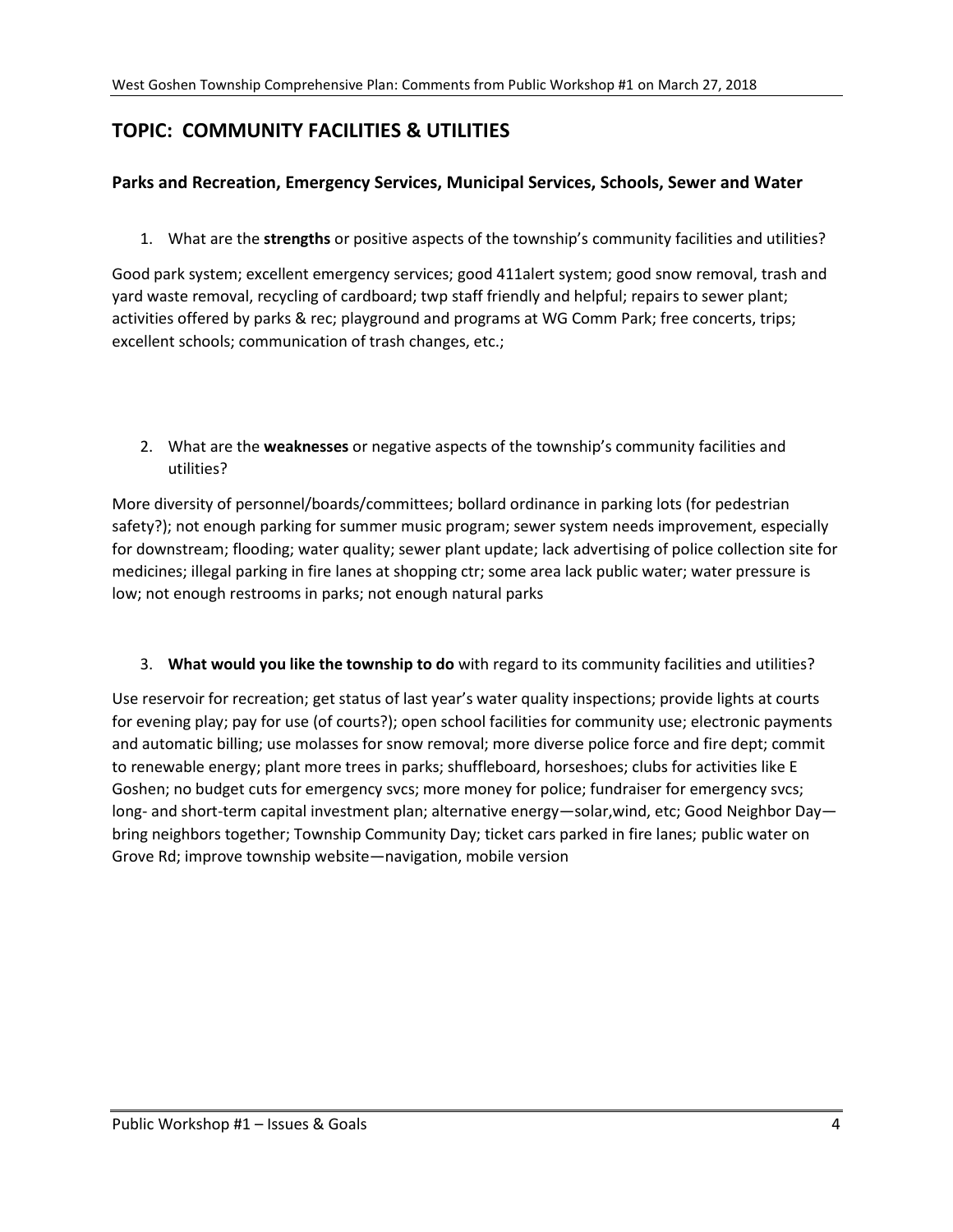## **TOPIC: LAND USE & HOUSING**

### **Land Development and Redevelopment, Open Space Preservation, Housing**

- **+ Land Development/Redevelopment = residential, retail, office, industrial, institutional + Housing = condition, types, supply and affordability** 
	- 1. What are the **strengths** or positive aspects of the township's land use and housing?

Good balance of residential options and retail space; large range of housing; good use of land development (mix of residential, industrial, office); Parkway Shopping Ctr; a lot of shopping convenient; plenty of corporate area/work sites; nextdoor.com;

2. What are the **weaknesses** or negative aspects of the township's land use and housing?

Minimal open space; lack of diversity of housing types and home values; no notification to residents of development within 1000 feet; almost built out of space; too few homes \$2-\$3 million that will raise property values; harder to know each other; neglected properties; condos surprisingly expensive; lack of affordable housing; lack of senior housing; population keeps increasing;

#### 3. **What would you like the township to do** with regard to land use and housing?

Sidewalks in new developments; incentives for sustainable development; keep zoning laws in place; establish a policy of infill and redevelopment; limit number of homes on Jerrehian Estate; enforce property maintenance code; facilitate neighborhood connection; zoning should require mix of high-end and affordable/starter housing; Intensify K-Mart and Shop Rite shopping ctrs—2 story?; Promote town center— Colonial flair and fusion--with welcome ctr to promote township and amenities—staffed by volunteers; purchase land to preserve open space (e.g. along Sunset Hollow—also used by bikers); promote conservation easements and conservation subdivision